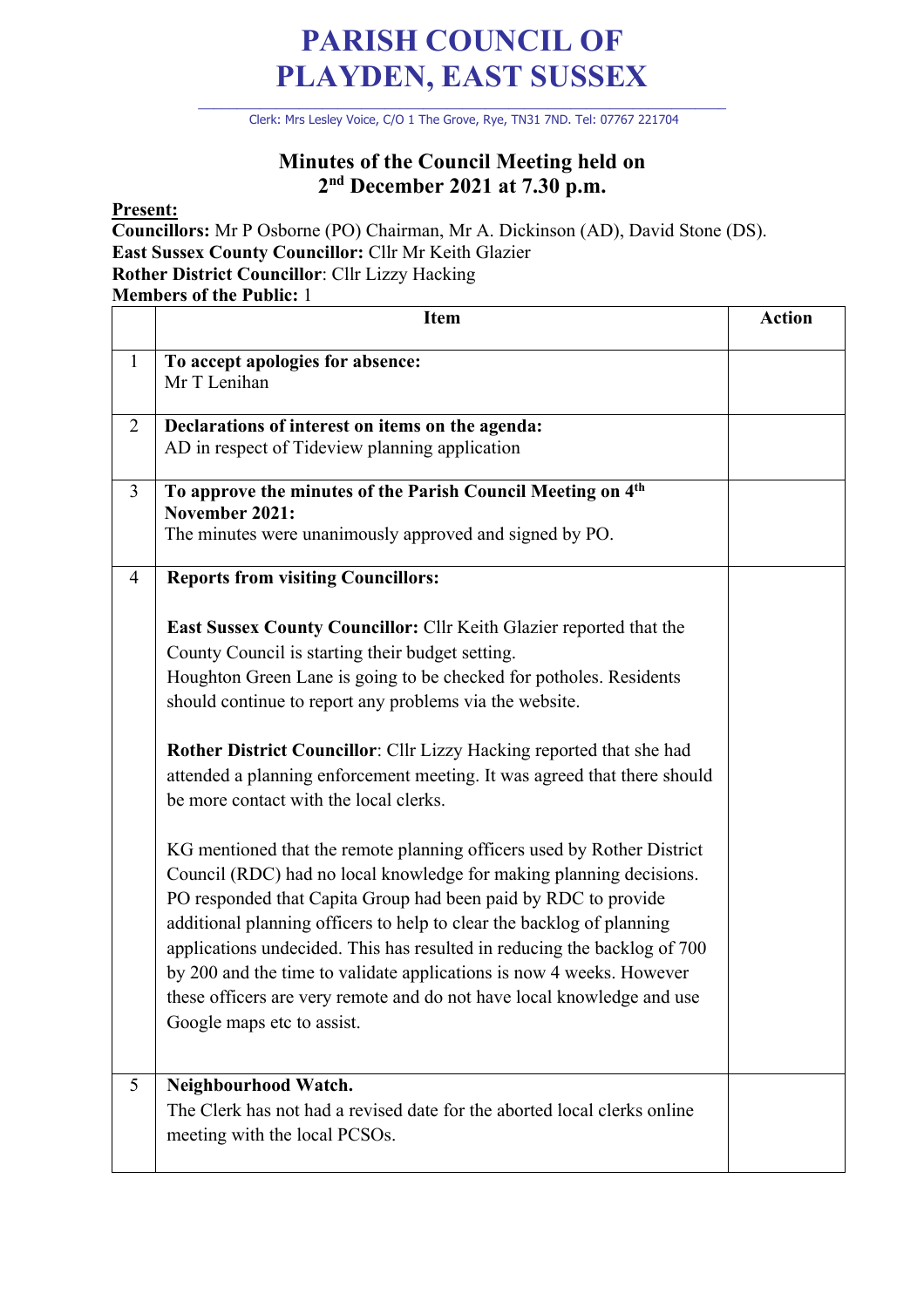| 6      | Public adjournment: To suspend the meeting for any public                                                                                                   |             |
|--------|-------------------------------------------------------------------------------------------------------------------------------------------------------------|-------------|
|        | statements. Members of the public are encouraged to attend the                                                                                              |             |
|        | meeting and raise any pertinent issues at this point.                                                                                                       |             |
|        | No issues were raised.                                                                                                                                      |             |
| $\tau$ | Matters arising from last minutes not covered elsewhere.                                                                                                    |             |
|        | None.                                                                                                                                                       |             |
|        |                                                                                                                                                             |             |
| 8      | Correspondence:<br>Correspondence had been received regarding the Tideview planning<br>application approval decision made by Rother District Council from a |             |
|        | neighbour. This was discussed but the council was not quorate in respect<br>of this matter.                                                                 |             |
| 9      | Planning.                                                                                                                                                   |             |
|        | <b>Applications.</b>                                                                                                                                        |             |
|        | RR/2021/1994/P                                                                                                                                              |             |
|        | Orchard House, New England Lane, Playden TN31 7NT<br>Demolition of semi-dilapidated outbuilding. Replacing with new two-                                    |             |
|        | storey outbuilding.<br>The council has no objection to this application but the building                                                                    |             |
|        | should only be for the use of the householder and not be used for any<br>commercial gain.                                                                   |             |
|        | RR/2021/2857/P                                                                                                                                              |             |
|        | Aldie House, Saltbarn Lane, Playden, TN31 7PH                                                                                                               |             |
|        | Restoring the existing barn (outbuilding) into a bedrooms dwelling.                                                                                         |             |
|        | This application was only put on the RDC's website shortly before                                                                                           |             |
|        | this meeting. The councillors discussed the application but it is<br>unclear what the type of dwelling is being proposed and its purpose as                 |             |
|        | the documents in the application are contradictory. The councillors to<br>comment further after having time to look at all the documents and the            |             |
|        | Clerk to email the planning department for further clarification, to                                                                                        |             |
|        | detail the council's concerns and to request an extension to the                                                                                            | Councillors |
|        | comments deadline to allow time for the councillors to discuss after<br>receiving clarification of the proposal.                                            | and Clerk   |
|        | <b>Outcomes.</b>                                                                                                                                            |             |
|        | RR/2021/1902/P                                                                                                                                              |             |
|        | Tilmans, Houghton Green Lane, Playden, TN317PJ                                                                                                              |             |
|        | Proposed alterations and conversion of detached garage including<br>decking and extension to create home office/gym, together with single                   |             |
|        | storey extension to dwelling including over-cladding previous                                                                                               |             |
|        | extension.                                                                                                                                                  |             |
|        | Approved with conditions                                                                                                                                    |             |
|        | RR/2020/2532/P                                                                                                                                              |             |
|        | Tide View, New England lane, Playden, TN31 7NT                                                                                                              |             |
|        | Demolish entrance porch and replace with new single storey side<br>extension. Construction of new single storey studio building.                            |             |
|        | Proposed alterations to main house including extending lower ground                                                                                         |             |
|        | floor to house new garage: and cladding existing elevations                                                                                                 |             |